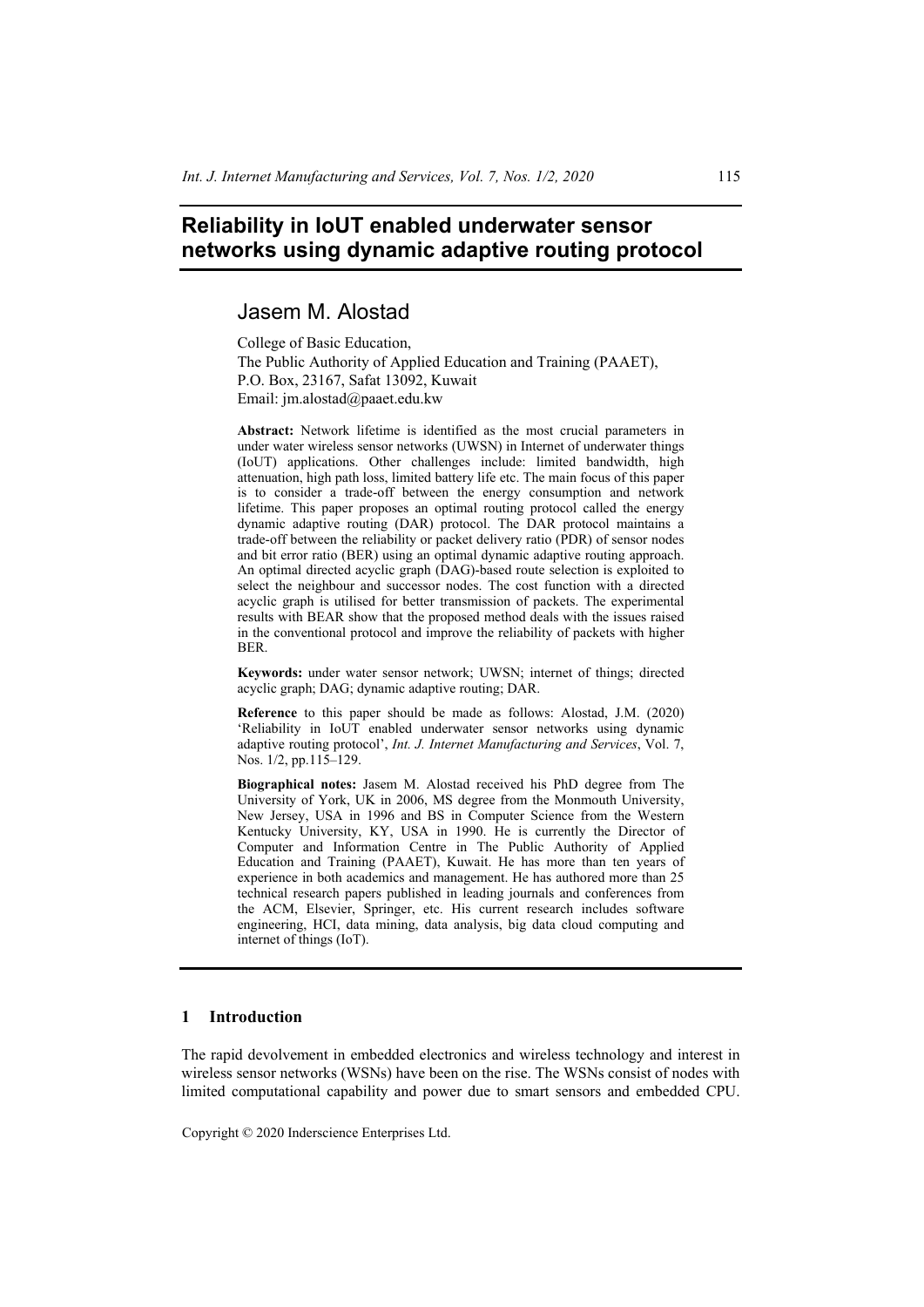The sensors make the nodes monitor several factors like vibration, pressure, heat and humidity. The WSN node has a computing unit, sensor interface, power and a transceiver unit. The sensor nodes perform a more critical task, which makes the nodes communicate with each other to transmit the data between the sensors. The communication takes place mostly in a distributed environment and hence a centralised network is needed to improve the communication between the nodes in WSN. This has led to the adoption of the internet of things (IoT), which provides fast access and high feasibility for environmental data. This could ensure higher efficiency, processing and productivity (Kocakulak and Butun, 2017). The most important element in IoT is WSN and this helps to provide common services and collaborates with it when it works as a remote access heterogeneous system in ad hoc environments. Integration of IoT with WSN is not just speculation, but it is supported by international companies and ensures better development and testability of the system. It helps to link the data generated by the sensor nodes with messaging features, social networks and web-based services (Alcaraz et al., 2010).

The UWSNs are used over a wide range of applications specifically for monitoring and other facilitations. It offers a promising solution over conventional demanding applications. Though UWSN applications offer exciting range of advantages, it suffers from various challenges. The main reason behind such challenges is due to unpredictable conditions due to the availability of sensor nodes in water environment that leads to serious constraints in its design and deployment. The deployment of sensors in UWSN becomes harsh due to unpredictable nature of underwater. The present technology allows constrained communication but it seriously fails to incur significant deployment cost, device recovery and maintenance to cope with unpredictable conditions of underwater.

**Figure 1** Network architecture of UWSNs (see online version for colours)

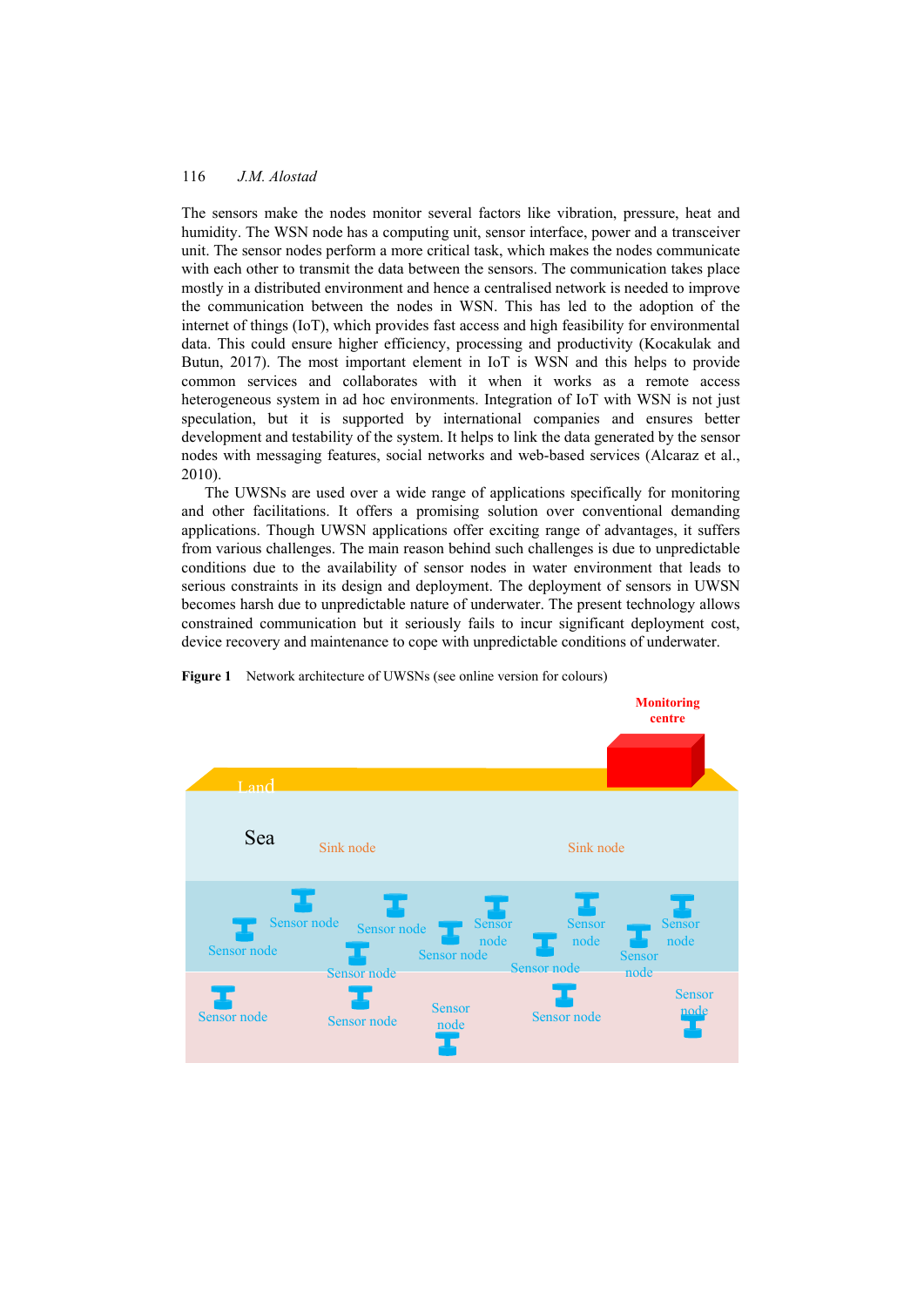The selection of model shows in Figure 1 is due to following reason. In underwater unpredictable communication, the communication medium is underwater and hence communication protocols get void in underwater terrestrial sensor network. The acoustic signals are used mostly in underwater communication in case of longer distances. On other hand, the radio communication is used for shorter distance underwater communication. However, the transmission over longer distance using radio signals needs extra low frequencies with high transmission power and larger antennas. This reduces the lifetime of network in underwater WSN. On other hand, the propagation delay is extremely high than RF communication. Hence, it is very necessary to use effective routing protocols in UWSN than terrestrial WSN.

Routing is an important factor of WSN communication, which enables effective communication by sharing the information between the nodes in the UWSNs. However, it is noted that no routing protocols exist in UWSNs and hence the main focus of this paper is to provide a trade-off between the network lifetime and energy consumption, which is estimated in terms of single to noise ratio, bit error rate and packet delivery ratio (PDR).

The contribution of the paper is presented as follows:

- In this paper, an optimal routing protocol is proposed, which adopts a dynamic adaptive routing method.
- This DAR protocol is designed to maintain the trade-off between the reliability of packets in underwater sensor nodes (PDR) and network lifetime (SNR, BER), using an optimal dynamic adaptive routing (DAR) approach.
- Three different phases have been used, namely: initialisation, dynamic routing and transmission to operate the entire mechanism.
- Further, the routing is established using an optimal directed acyclic graph (DAG) dynamic routing phase that helps to select the route between the neighbour and successor nodes.
- The authors have facilitated the successive routing for packet transmission from one node to another.
- Finally, the cost function with the DAG is utilised to find the nodes with higher residual energy for better transmission of packets.

The outline of the paper is presented as follows: Section 2 surveys the related works. Section 3 provides the system model and Section 4 discusses the proposed protocol. Section 5 reports the simulation results and Section 6 discusses the effectiveness of the proposed method. Finally, Section 7 concludes the paper with future work.

### **2 Related works**

Many underwater WSN protocols have been proposed in conventional methods, some of which are discussed in this section. This includes avoiding a void node with adaptive hop-by-hop vector-based forwarding (Javaid et al., 2017a, 2017b), where the sensor nodes are allowed to forward the packet in multi hop fashion inside a virtual pipeline. The sensor nodes lying outside the virtual pipeline fails to forward the packets, which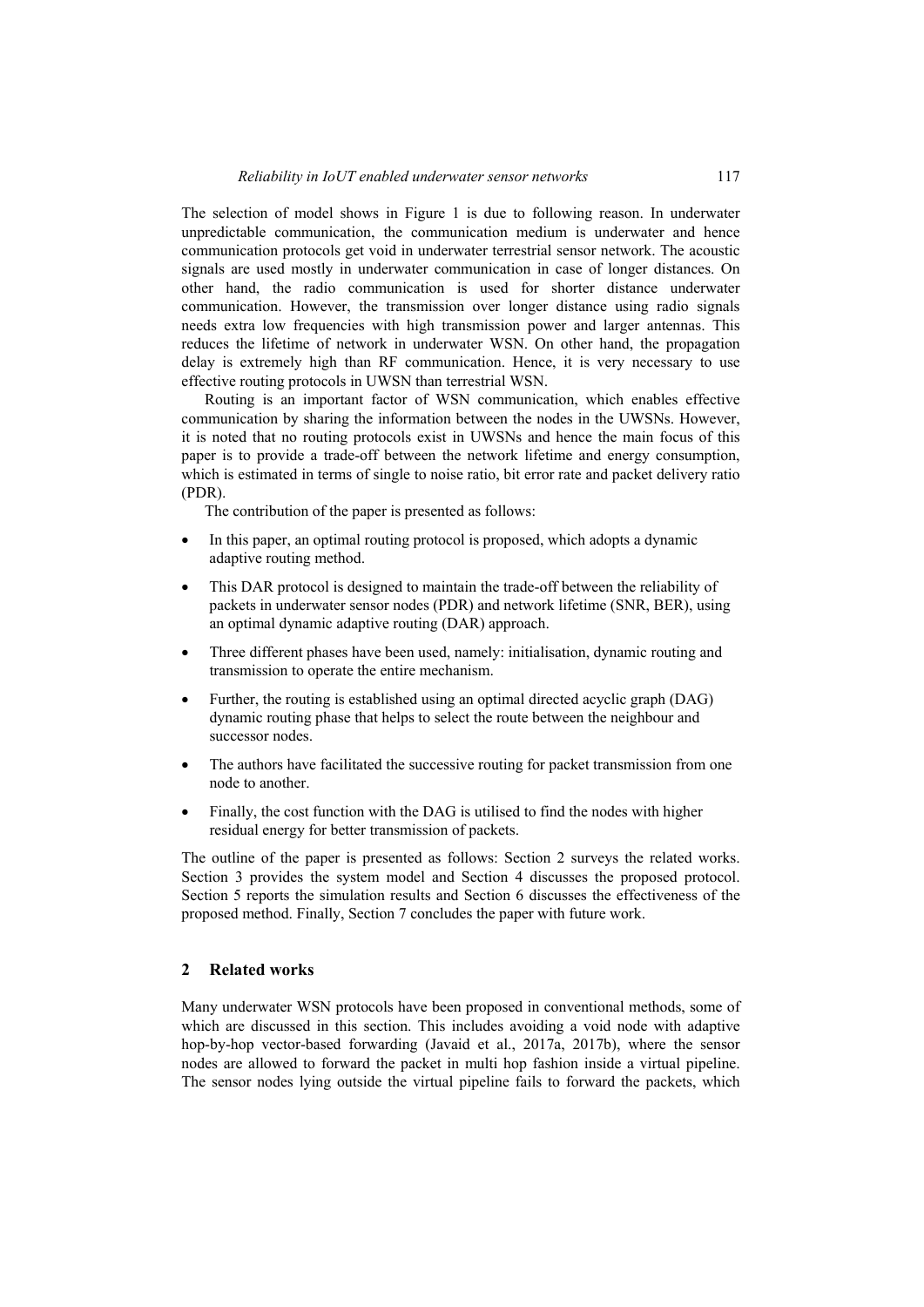avoids network flooding. 3D-based UWSN deploy with heuristic-based mixed integer linear program optimisation (Khalfallah et al., 2016) that monitors the quality and connectivity of the deployed UWSN. A two-dimensional underwater barrier deployment algorithm (Khalfallah et al., 2015) that guarantees better detection of barrier like chemical pollutants with reduced deployment cost. The total number of sub-areas is minimised using integer linear programming algorithm. A convex optimisation problem with one-step least-square method (Yan et al., 2012) is modelled in underwater source in the presence of noise and utilises the energy of each sensor to find the location of source. Similar to Yan et al. (2012), the technique in Dong et al. (2017) uses median and reversed reverse localisation scheme, which is accurate in finding the paths using median RLS. Apart from this, there are several energy efficient algorithm that operates on routing algorithm. This includes energy efficient depth-based routing and depth-based routing (Mahmood et al., 2014), dynamic sink mobility equipped depth-based routing (Khan et al., 2015), scalable and efficient data gathering routing protocol (Ilyas et al., 2015), ARCUN (Ahmed et al., 2015), the error control and adjustment method (Han et al., 2018), an energy efficient chain-based routing protocol (Rani et al., 2017), the slotted CSMA-based reinforcement learning approach (Jin and Huang, 2013), a fault-resilient localisation scheme (Das and Thampi, 2017), a proactive opportunistic forwarding mechanism (Liu et al., 2017), cross-layer protocol stack development (Dhongdi et al., 2017), multi-hop mechanisms (Cheng and Li, 2017), data aggregation protocols (Goyal et al., 2017), a topology control algorithm for signal irregularity (Liu et al., 2015), constrained surface-level gateway placement (Li et al., 2010), highly selective and fitness protocols (Zenia et al., 2016), forward error correction (Domingo and Vuran, 2012), maximum coverage algorithms (Akkaya and Newell, 2009), a diagonal and vertical routing protocol (Ali et al., 2014), a connected dominating set (Senel et al., 2015), energy efficiency distributed time synchronisation algorithms (Li et al., 2013), level-based adaptive geo-routing (Du et al., 2014), adaptive reliable transport (Cai et al., 2013b), integer linear programming (Ibrahim et al., 2013), the node architecture low-cost realisation method (Lu et al., 2008) and vector-based forwarding-network coding (Cai et al., 2013a) and an energy efficient, interference and route aware protocol (Khan et al., 2016) which forwards the data to its neighbouring node to increase the network lifetime.

All of the above methods provide data reliability, energy efficiency and secured routing in underwater sensor networks. However, to the best of our knowledge, the use of IoT to improve the communication between the sensor nodes has not been addressed, which is the core aim of the proposed method.

## **3 System model**

The reliability of links on underwater IoT communication has been estimated using a channel model, which is placed in an underwater scenario. The main aim of the model is to estimate successful delivery of packets over each UWSN link. The successful delivery of packets to the destination node estimates the packet reliability and this is considered to be advantageous for modelling a reliable protocol for communication using the internet of underwater things (IoUT) model. There are several elements in the underwater channel model, where the channel is divided into two main parts. Initially, the relationship between transmitting power and SNR is modelled and then the relationship between PDR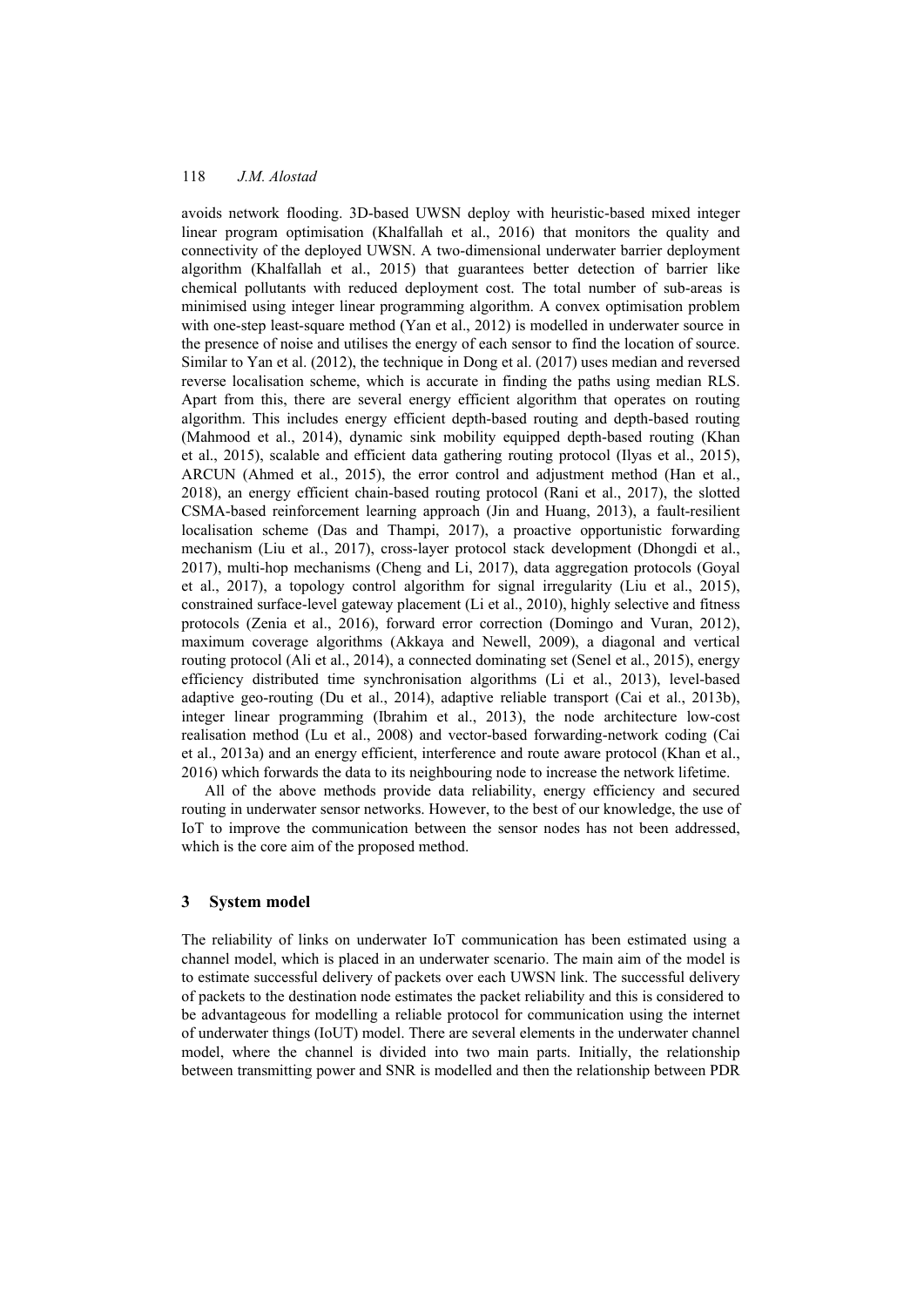and SNR is modelled. This helps to calculate the reliability of the packets transmitted over IoUT links.

#### *3.1 Relationship between transmission power and signal to noise ratio*

The main aim is to find the relationship between SNR and the transmission power. Here, the SNR is divided based on four regions, namely: source, transmission loss, directivity index and noise level, which is given by,

$$
\gamma_{dB} = S_{level, dB} - T_{loss, dB} - N_{level, dB} + D_{index, dB}
$$
\n(1)

The SNR is thus expressed as,

$$
\gamma = S_{level} - T_{loss} - N_{level} + D_{index} \tag{2}
$$

The relationship between the SNR (*γ*) and transmitter power (*P*) is thus expressed as:

$$
\gamma = 10 \log(P) - \log(4\pi r^2) - \log(0.67 \times 10^{-18}) - 20 \log d
$$
  
 
$$
- \left[ \left( \frac{0.11f^2}{1+f^2} \right) + \left( \frac{44f^2}{4,100+f^2} \right) + 2.75 \times 10^{-4} f^2 + 0.003 \right] d \times 10^{-3} + 18 \log f
$$
 (3)

#### *3.2 Relationship between signal to noise ratio and PDR*

The second goal of the channel model is to estimate the PDR over IoUT. To achieve this, the modulation is chosen as BPSK modulation and a Rayleigh fading channel is used for signal propagation, which supports the multipath effect in shallow and deep water. Based on this, the BER of BPSK is derived as,

$$
BER(\gamma) = 0.5 \left( 1 - \sqrt{\frac{10^{0.1\gamma}}{1 + 10^{0.1\gamma}}} \right) \tag{4}
$$

For a given SNR (*γ*), the PDR with size *m* bits is estimated as,

$$
P_{success}^{m}(\gamma) = [1 - BER(\gamma)]
$$
  
\n
$$
P_{success}^{m}(\gamma) = \left(0.5 + 0.5\sqrt{\frac{10^{0.1\gamma}}{1 + 10^{0.1\gamma}}}\right)^{m}
$$
\n(5)

#### **4 Proposed protocol**

The network has multiple sensor nodes and each node has an overview on entire topology of the network. Each node has the ability to compute two DAG, where the former one is computed for destination and latter for forwarding the entries to the destination node. The packets from source node are assumed to be forwarded through the forwarding nodes and the packet is transferred from source to destination without packet dropping. The graph employed for the purpose of routing is always carried using an overhead bit in each header of the packet. Additionally, there exists an additional bit that carries the information about forwarding packets. The packet header is responsible for forwarding or routing the packets. If there are no forwarding edges, the packet is transferred to other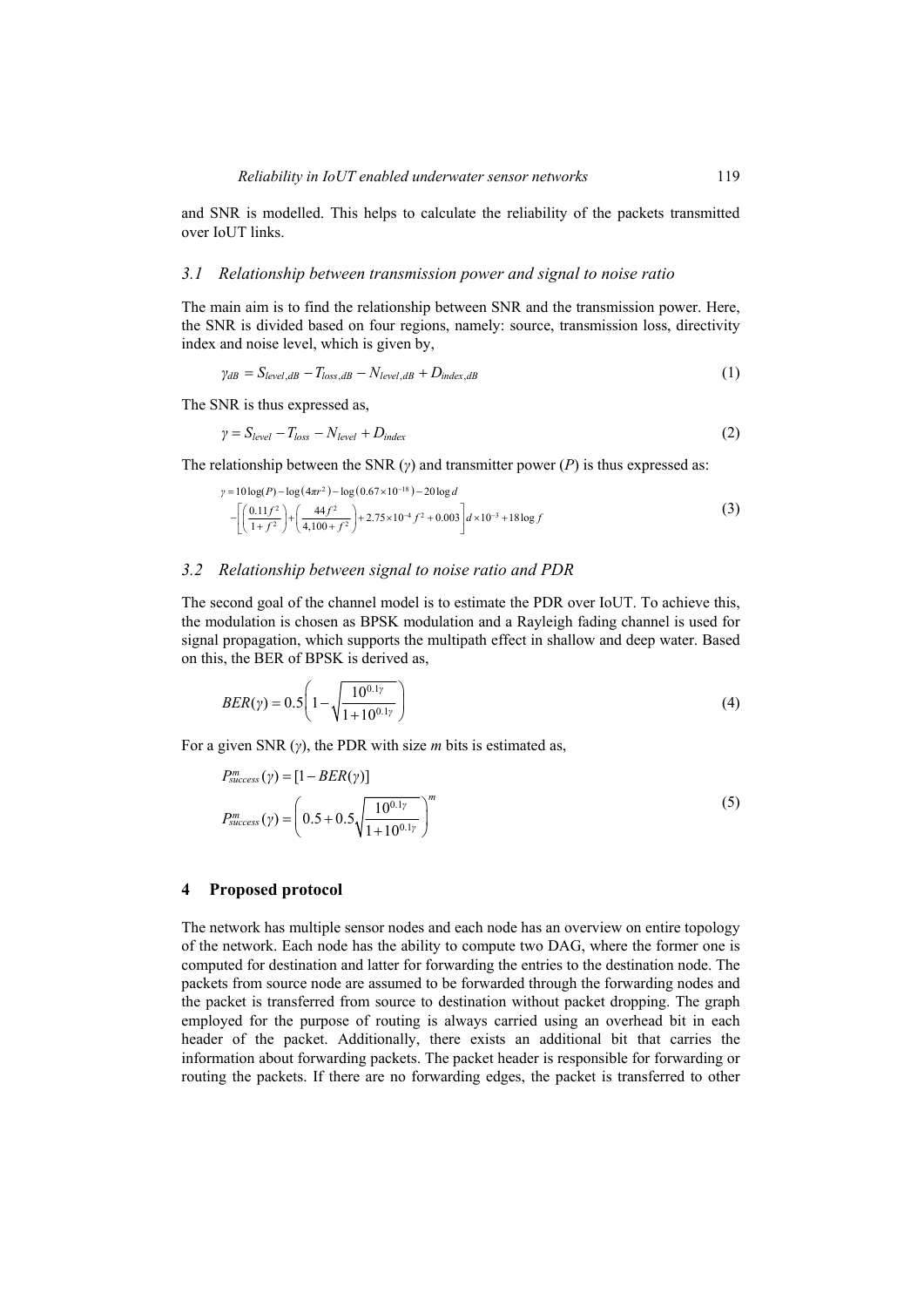DAGs. Similarly, the packet header is also transferred to neighbouring DAG or else the packet is dropped.

The proposed protocol uses three phases to provide successful delivery of packets, namely: initialisation, tree construction and transmission phase, which are outlined below

## *4.1 Initialisation phase*

In this stage, the sink node broadcasts the packets to inform the other nodes regarding the total available nodes and then it gives information about the start and stop time of the initialisation phase. The nodes further estimate the following:

- comparative location
- comparative distance from the sink node
- identification of the sector where the nodes are located.

## *4.2 Tree construction phase*

In this stage, the construction of the tree is done in two stages. Initially, the entire node finds the neighbour node and, finally, it chooses its successor to facilitate the nodes from its neighbourhood nodes.

## *4.2.1 Neighbour finding*

At this stage, the lower depth node is searched within its sector and the root node is established towards the sink. The nodes are allocated with a time slot based on the sink for better communication, e.g., a four-way handshake time slot.





The time slot  $(T_i)$  is divided into two segments with a maximum length equal to a four way handshake. Here, the deployment of the node is done in a random way and hence the node does not have a neighbour and during that instance, a second time slot (*t*') is used for discovery of neighbours. The entire process is shown in Figure 3.

Initially, a broadcast hello packet is sent with the transmission range or the threshold range within the sector. The nodes lying inside the range reply with an ACK1 message and provision for a node is made to select only one neighbour from the sector of the next hop that lies at a lower depth (Figure 3). Once the ACK1 is received, node *i* broadcast the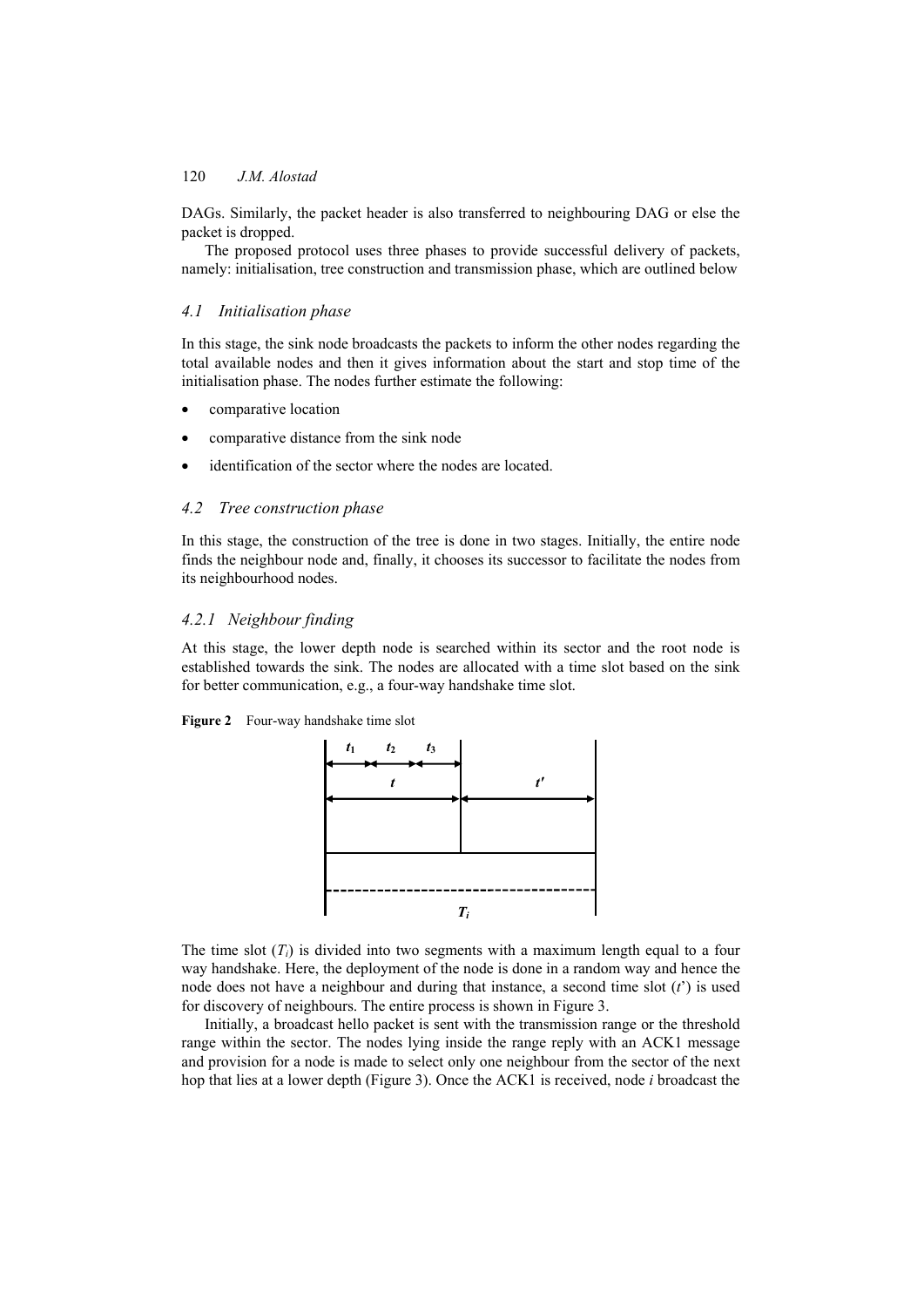neighbour request near nodes which have replied with the ACK1 message. Further, intended node accepts and acknowledges an incoming request from the ACK2 packet. This is done while the identity of the sensor node is recorded within its sector. Once the ACK2 is received, the identity of neighbouring node is stored and response is made with the help of ACK2 message and this response message is sent to the sink node with a handshake signal.





#### *4.2.2 Optimal energy efficient path*

In the DAR protocol, the entire communication is overseen by the descendant and helping nodes. Hence, the main task is to select the descendant and helping nodes, since this consumes less energy for transmission. Consider a cost function  $(O_{ii})$  when a node *i* communicates with node *j*, then the cost function is given by,

$$
Q_{ij} = a \times d(i, j) + (1 - a) \times d(j, sink)
$$
\n<sup>(6)</sup>

where

 $d(i, j)$  defines the distance between nodes *i* and *j* 

*d*(*j*, *sink*) defines the distance between the sink and node *j*.

The cost function is calculated by the broadcasting function for the neighbour nodes. After the estimation of the cost function, the cost function is sorted out in ascending order, where the node id belonging to the 1st value is considered as the descendent node and the node id belonging to the 2nd value is considered as the helping node.

At each round, the distance from the sink is estimated by the broadcast node and when the distance is less than the transmission range, the packet is transmitted directly to the sink. On the other hand, when the node lies outside the sectoring range, then the comparative energy of the descendant node is checked with the average comparative energy and if the value of comparative energy is greater than the average comparative energy, then the packet is transmitted to the descendant node. In case the second checking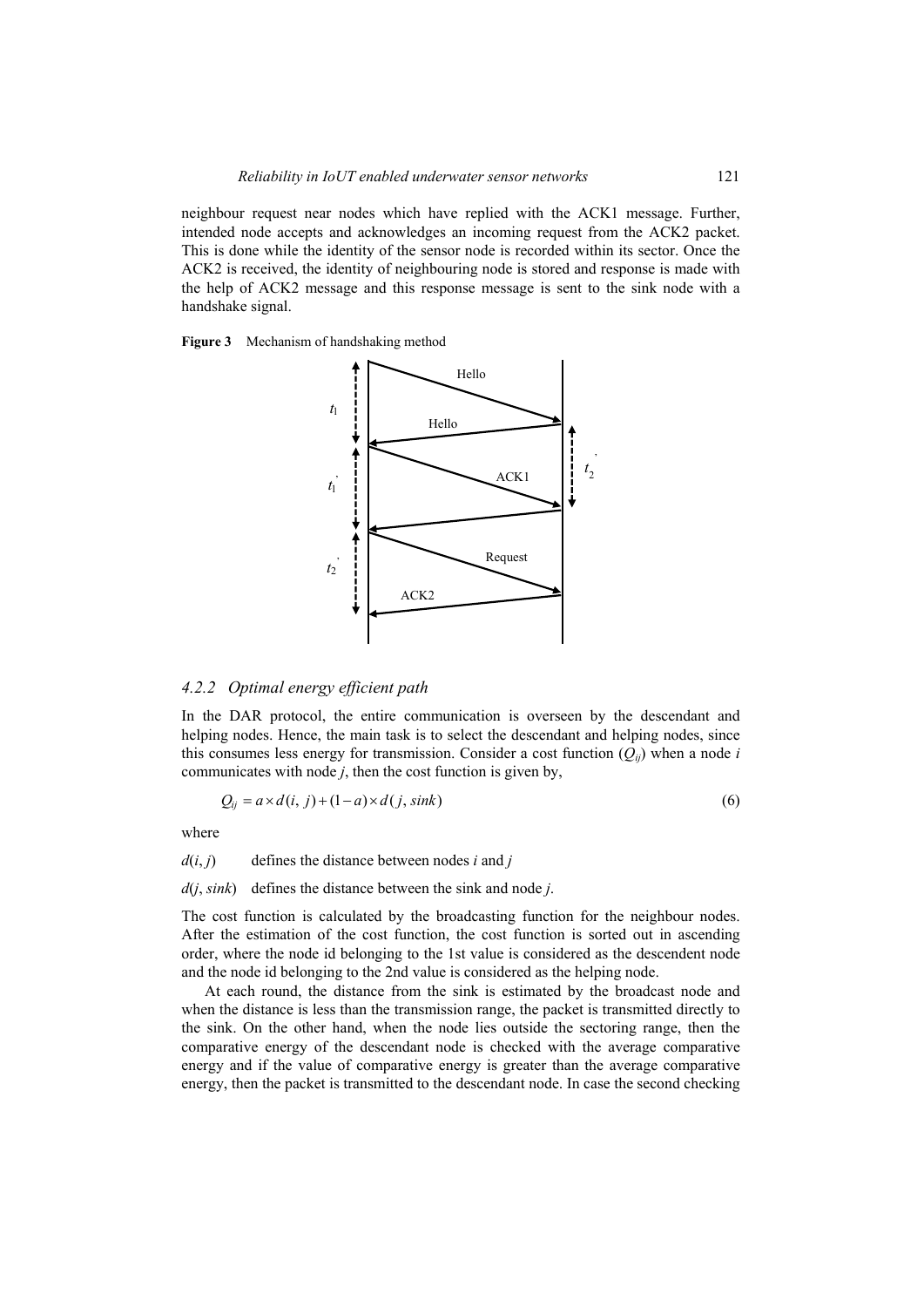of distance fails, the comparative energy of the helping node is checked by the broadcast node and it transmits the data packets to the helping node. However, if the node lies inside the range, it is transmitted directly.

# *4.3 Transmission phase*

The distance of the broadcast node is checked at regular intervals from the sink and when it is less than the threshold range, direct transmission is possible towards the sink. On the other hand, when the distance is greater than the threshold range, then the comparative energy of the next node is checked. When the energy of the neighbour node is greater than average comparative energy, the successor receives the packet. However, when there is a failure in the second check, the comparative energy is estimated by the broadcast nodes and upon meeting the required condition, the packet is transmitted towards that node or it is broadcast directly over the sink.

# **5 Results**

The performance evaluation was conducted using  $C++$  and the underwater sensor was simulated over the Rayleigh Fading channel using BPSK modulation. The parameter was set and the transmission power was set between 1–30 W and the frequency was set as 10 KHz and the packet size was set as 3 KB. Finally, the performance metrics were measured in terms of SNR, BER and PDR.

# *5.1 Evaluation of SNR*

The results of SNR are shown in Figure 4, which plots the BER as a function of distance, which varies between 100 m and 1,000 m and the transmitter powers are set between 1 W and 30 W.

**Figure 4** Results of SNR by applying channel models with different transmitter powers and distances (see online version for colours)

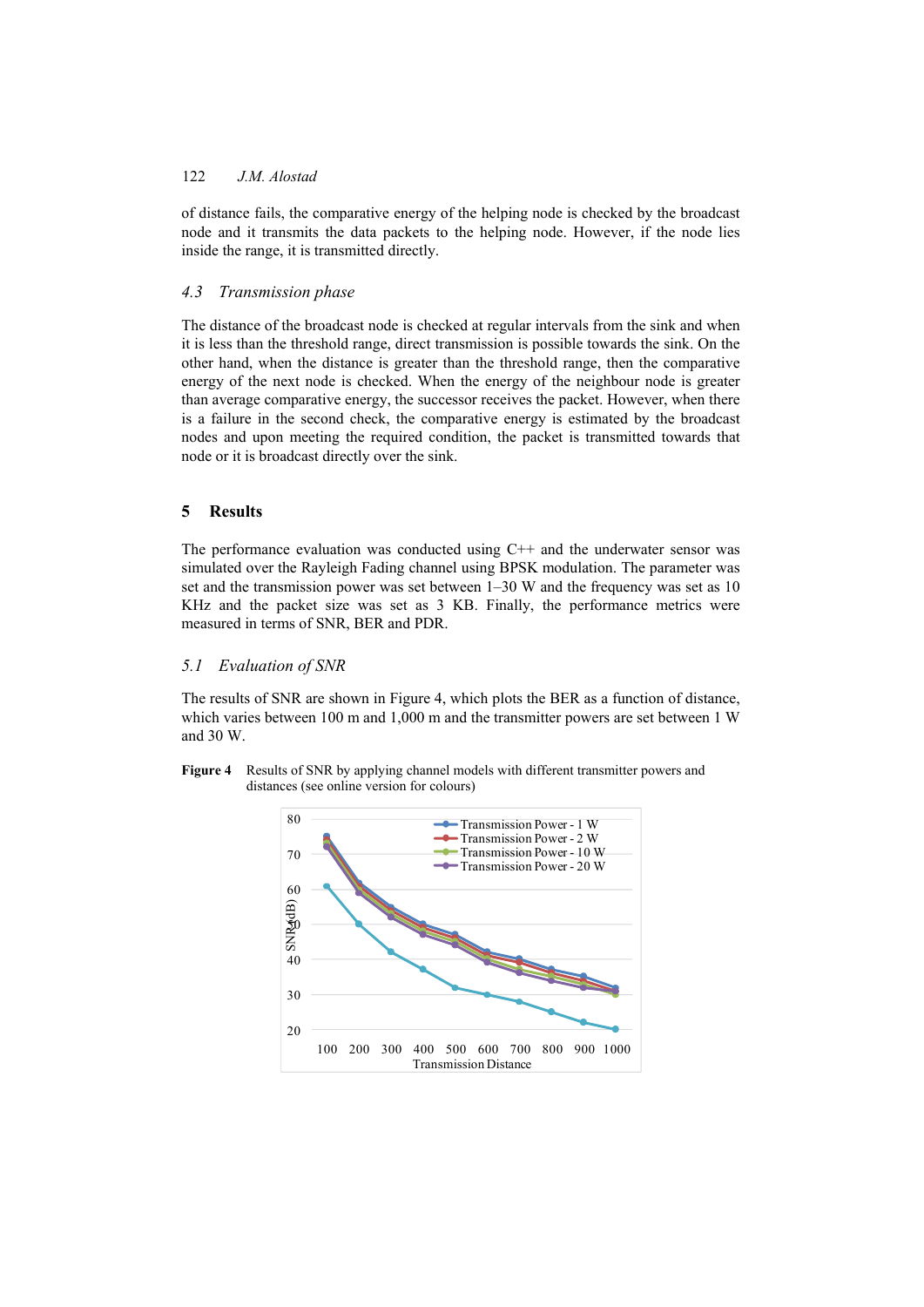The results show that whenever there is an increase in transmission distance, the SNR falls. This is mainly due to loss in transmission, which is considered as one of the most essential features of the SNR. With increasing distance, there is an accumulation of transmission losses and this creates a negative impact on SNR. Hence, in underwater WSNs, the transmission distance is inversely proportional to the SNR and this is true with different transmission powers. This confirms that the proposed channel model for estimating the SNR is valid for various transmission powers.

Also, the increase in transmitter power effectively increases the SNR value. This case is true as the distance of transmission is the same, the power of the transmitter from low to high SNR is 1–30 W. Since the source level power is considered to be a major factor due to SNR, the source level power may become high when the transmitter power is high. Hence, it could be concluded that the transmitted power is directly related with SNR, since the SNR value is consistent for all transmission distances and it finally confirms that the proposed model is applicable to various distances.

| Distance | Transmission<br>power<br>1 W | Transmission<br>power<br>2W | Transmission<br>power<br>10W | Transmission<br>power<br>20W | Transmission<br>power<br>30W |
|----------|------------------------------|-----------------------------|------------------------------|------------------------------|------------------------------|
| 100      | 75                           | 74                          | 73                           | 72                           | 61                           |
| 200      | 62                           | 61                          | 60                           | 59                           | 50                           |
| 300      | 55                           | 54                          | 53                           | 52                           | 42                           |
| 400      | 50                           | 49                          | 48                           | 47                           | 37                           |
| 500      | 47                           | 46                          | 45                           | 44                           | 32                           |
| 600      | 42                           | 41                          | 40                           | 39                           | 30                           |
| 700      | 40                           | 39                          | 37                           | 36                           | 28                           |
| 800      | 37                           | 36                          | 35                           | 34                           | 25                           |
| 900      | 35                           | 34                          | 33                           | 32                           | 22                           |
| 1,000    | 32                           | 31                          | 30                           | 31                           | 20                           |

**Table 1** Results of BER by applying channel models with different transmitter powers and distances

#### *5.2 Evaluation of BER*

The results of BER are shown in Figure 5, which plots the BER as a function of distance, which varies between 100 m and 1,000 m and the transmitter powers are set between 1 W and 30 W.

The results show that as transmission distance increases, the BER rises. This is due to loss in transmission, which is considered to be an essential feature of the SNR, which increases the BER. With increasing distance, there is an accumulation of transmission losses and this creates a negative impact on SNR, which leads to an increase in BER. Hence, in underwater WSNs, the transmission distance is inversely proportional to the SNR and this is true with different transmission powers. This confirms that the proposed channel model for estimating the BER is valid for various transmission powers.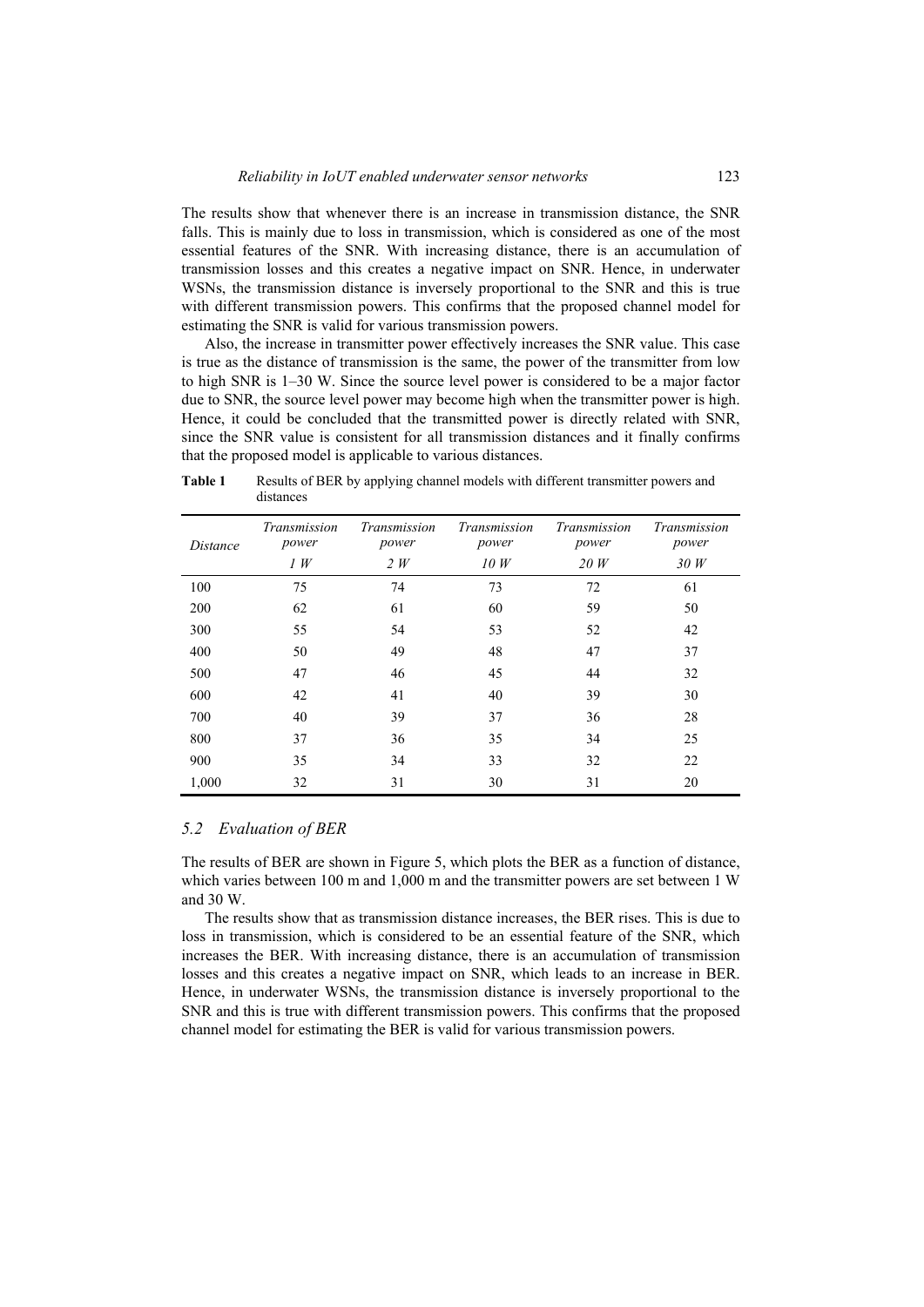



Additionally, the increase in transmitter power effectively increases the SNR value, with falling BER. This case is true as the distance of transmission is the same; the power of the transmitter from high to low BER is 1–30 W. This is clarified based on the relationship between the BER and SNR. From Figure 4, it is concluded that as the power of transmission is high, SNR increases and hence BER is reduced. Consequently, the power of transmission is inversely proportional to BER. Since the source level power is considered to be a major factor due to BER, the source level power may become low when the transmitter power is high. Hence, it could be concluded that the transmitted power is directly related with BER, since the BER value is consistent for all transmission distances and this finally confirms that the proposed model is applicable for various distances.

| Distance | Transmission<br>power | Transmission<br>power | Transmission<br>power | <i>Transmission</i><br>power | Transmission<br>power |
|----------|-----------------------|-----------------------|-----------------------|------------------------------|-----------------------|
|          | 1 W                   | 2W                    | 10W                   | 20W                          | 30W                   |
| 100      | 7.4                   | 7.2                   | 6.5                   | 6.3                          | 6.1                   |
| 200      | 8.8                   | 8.6                   | 7.1                   | 6.5                          | 6.2                   |
| 300      | 9.4                   | 9.2                   | 7.5                   | 7.3                          | 7.1                   |
| 400      | 10                    | 9.6                   | 8.2                   | 7.7                          | 7.4                   |
| 500      | 10.5                  | 10                    | 8.8                   | 8.6                          | 8.3                   |
| 600      | 10.8                  | 10.4                  | 9.5                   | 9.1                          | 8.8                   |
| 700      | 11                    | 10.8                  | 10.2                  | 9.9                          | 9.5                   |
| 800      | 11.3                  | 11                    | 10.6                  | 10.4                         | 10.1                  |
| 900      | 11.8                  | 11.5                  | 10.8                  | 10.5                         | 10.2                  |
| 1,000    | 12.5                  | 12.1                  | 11.3                  | 11.1                         | 10.8                  |

**Table 2** Results of BER by applying channel models with different transmitter powers  $(x10^{-8})$ and distances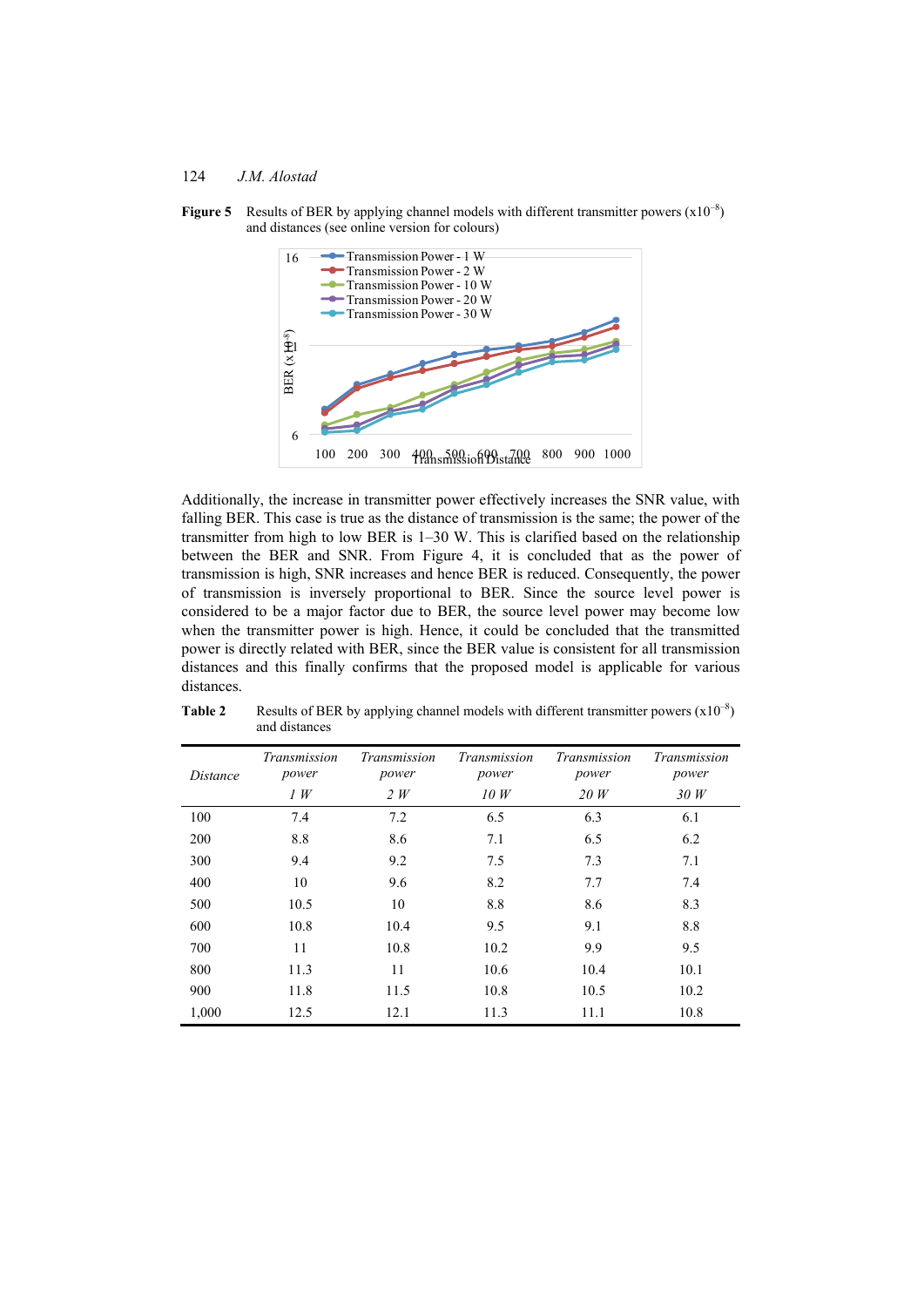Further, it could be seen that the transmission distance of 1 W and 2 W leads to higher BER than other transmission distances. However, this creates a computational burden, with more expensive implementations compared with the light weight implementation of other transmission distances.

#### *5.3 Evaluation of PDR*

The results of PDR is shown in Figure 6, which plots PDR as a function of distance and it varies between 100 m and 1,000 m with transmitter powers between 1 W and 30 W.

**Figure 6** Results of PDR with different transmitter powers and distances (a) 1 W (b) 2 W (c) 10 W (d) 20 W (e) 30 W (see online version for colours)



It is clear from the figure that as the distance of transmission increases, the PDR is reduced. This is due to the fact that as the transmission distance increases, there is a reduction in SNR and an increase in BER. The increase in BER is due to increase in number of bits received and the BER tends to get altered with interference, noise, synchronisation errors and distortion. Also, if a whole packet has been transmitted, high BER leads to lower PDR. In short, as the distance of transmission increases, SNR falls with an increase in BER and hence PDR is reduces, which is true for all transmitter powers. As the transmission power increases, it could be seen that the PDR increases with higher SNR and lower BER, which ensures a low probability of misleading packets during transmission. This leads to higher delivery of packets towards the destination node. It is confirmed from the results that the proposed channel model is applicable for various transmission powers.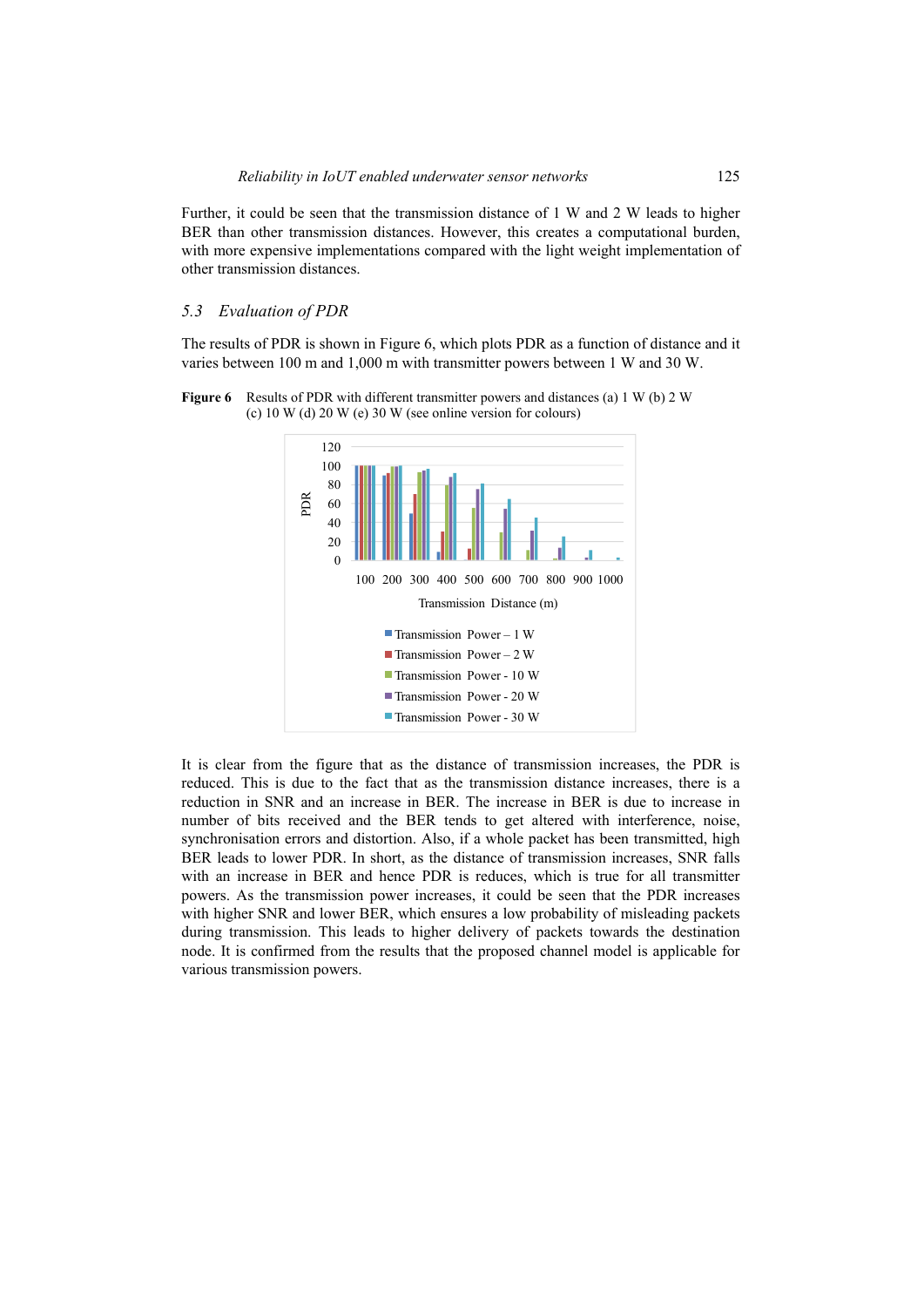| Distance | Transmission<br>power | Transmission<br>power | Transmission<br>power | Transmission<br>power | Transmission<br>power |
|----------|-----------------------|-----------------------|-----------------------|-----------------------|-----------------------|
|          | 1 W                   | 2W                    | 10W                   | 20W                   | 30W                   |
| 100      | 99.8                  | 99.9                  | 99.9                  | 99.9                  | 99.9                  |
| 200      | 89.9                  | 92.5                  | 98.9                  | 99.3                  | 99.8                  |
| 300      | 49                    | 70                    | 92.9                  | 95                    | 97                    |
| 400      | 9                     | 30                    | 79                    | 88                    | 92                    |
| 500      | 0.03                  | 12                    | 55                    | 75                    | 81                    |
| 600      | $\theta$              | $\Omega$              | 29                    | 54                    | 65                    |
| 700      | $\theta$              | $\Omega$              | 10                    | 31                    | 45                    |
| 800      | $\theta$              | $\Omega$              | 2                     | 13                    | 25                    |
| 900      | $\theta$              | $\Omega$              | $\Omega$              | 3                     | 10                    |
| 1,000    | 0                     |                       | $\Omega$              | 0                     | 3                     |

**Table 3** Results of PDR with different transmitter powers and distances

### **6 Discussion**

In this section, we discuss how this work accelerates the pace of research on IoUT. In Section 2, we first introduced numerous potential IoUT applications that are attractive to researchers. Then, in Section 3, we pointed out that a number of challenges exist. The challenging issues are attractive to researchers as well. Because reliability is one of the major concerns of IoUT, we investigated the UWSN channel models to calculate the reliability for IoUT in Section 4. The channel models provide a systematic way to compute the reliability between a pair of sensor nodes over IoUT. In Section 5, we conducted simulations to validate each part of the channel models, and confirmed that the models are applicable to underwater environments. We expect that the efforts will add value to future research on IoUT.

This section provides a discussion on how this model is most suitable for underwater design with the IoUT communication protocol. Consider the DAG routing protocol, which is intended to forward the packets to the destination node with effective routing. This is done through the selection of the shortest path among all the routes to transmit the data. The proposed routing protocol provides high reliability of packets during transmission using shortest path estimation. This leads to effective delivery of packets to the destination node with higher link reliability. Hence, it could be concluded that the proposed routing model with the IoUT communication protocol provides valuable communication trends in underwater WSNs.

However, to the best of our knowledge, this is the first method to support the routing of packets in underwater WSNs with the IoUT communication protocol. Hence, the comparison with the previous method may not be suitable to test the reliability of the system. However, the reliability or PDR of the communication protocol demonstrates its performance over the IoUT structure with the channel model. The use of the channel model, which is applicable under the sea, has helped in discovering the routing pattern in a most economical way. This method helps to overcome the disadvantages of the existing method in terms of its practical challenges, applications and channel models.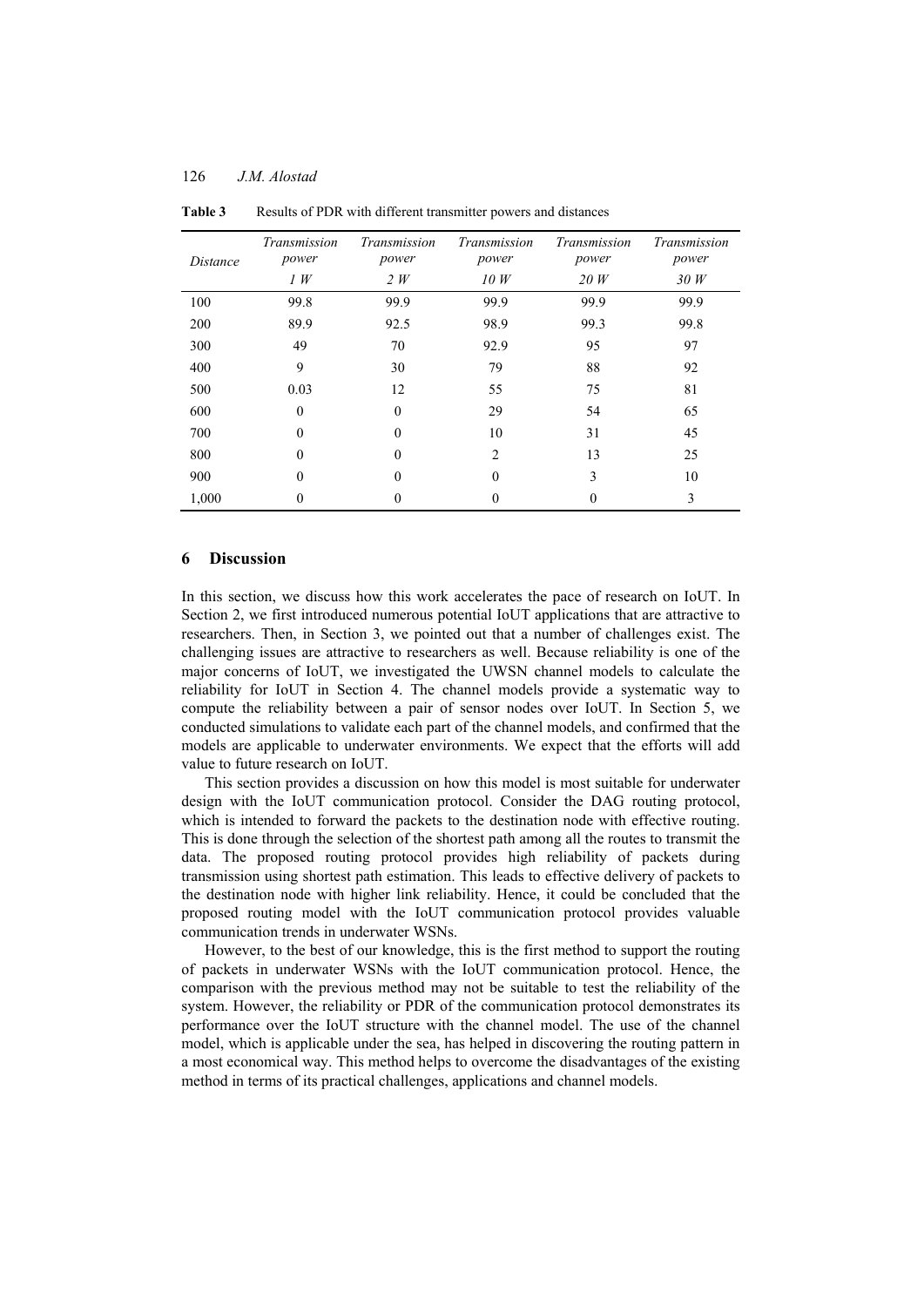#### **7 Conclusions**

This paper has provided a new class of IoUT models in underwater WSNs with the DAG routing protocol. The proposed routing protocol in underwater WSNs demonstrates that the channel model is practical and can be made applicable for varying transmitting powers and distances. Specifically, as the power of transmission is high, the SNR is high and BER is low, which turns out to be successful PDR. However, as the distance in SNR and PDR is reduced there in an increase in BER. The results confirm that the channel model designed is reasonable and will help future research to test the IoT model in various other underwater scenarios. Further, the routing protocol can be implemented in IoT-based system and the routing protocol can be implemented in WSN, cognitive wireless systems and LTE-based system.

#### **References**

- Ahmed, S., Akbar, M., Ullah, R., Ahmed, S., Raza, M., Khan, Z. A. and Javaid, N. (2015) 'ARCUN: analytical approach towards reliability with cooperation for underwater WSNs', *Procedia Computer Science*, Vol. 52, pp.576–583.
- Akkaya, K. and Newell, A. (2009) 'Self-deployment of sensors for maximized coverage in underwater acoustic sensor networks', *Computer Communications*, Vol. 32, No. 7, pp.1233–1244.
- Alcaraz, C., Najera, P., Lopez, J. and Roman, R. (2010) 'Wireless sensor networks and the internet of things: do we need a complete integration?', in *1st International Workshop on the Security of the Internet of Things (SecIoT'10)*.
- Ali, T., Jung, L.T. and Faye, I. (2014) 'Diagonal and vertical routing protocol for underwater wireless sensor network', *Procedia-Social and Behavioral Sciences*, Vol. 129, pp.372–379.
- Cai, S., Gao, Z., Yang, D. and Yao, N. (2013a) 'A network coding based protocol for reliable data transfer in underwater acoustic sensor', *Ad Hoc Networks*, Vol. 11, No. 5, pp.1603–1609.
- Cai, S., Gao, Z., Yang, D., Zhao, J. and Zhao, Y. (2013b) 'IPool-ADELIN: an extended ADELIN based on IPool node for reliable transport of underwater acoustic sensor networks', *Ad Hoc Networks*, Vol. 11, No. 4, pp.1435–1442.
- Cheng, C.F. and Li, L.H. (2017) 'Data gathering problem with the data importance consideration in underwater wireless sensor networks', *Journal of Network and Computer Applications*, Vol. 78, pp.300–312.
- Das, A.P. and Thampi, S.M. (2017) 'Fault-resilient localization for underwater sensor networks', *Ad Hoc Networks*, Vol. 55, pp.132–142.
- Dhongdi, S.C., Nahar, P., Sethunathan, R., Gudino, L.J. and Anupama, K.R. (2017) 'Cross-layer protocol stack development for three-dimensional underwater acoustic sensor network', *Journal of Network and Computer Applications*, Vol. 92, pp.3–19.
- Domingo, M.C. and Vuran, M.C. (2012) 'Cross-layer analysis of error control in underwater wireless sensor networks', *Computer Communications*, Vol. 35, No. 17, pp.2162–2172.
- Dong, Y., Wang, R., Li, Z., Cheng, C. and Zhang, K. (2017) 'Improved reverse localization schemes for underwater wireless sensor networks', in *IPSN*, April, pp.323–324.
- Du, X.J., Huang, K.J., Lan, S.L., Feng, Z.X. and Fan, L.I.U. (2014) 'LB-AGR: level-based adaptive geo-routing for underwater sensor network', *The Journal of China Universities of Posts and Telecommunications*, Vol. 21, No. 1, pp.54–59.
- Goyal, N., Dave, M. and Verma, A.K. (2017) 'Data aggregation in underwater wireless sensor network: recent approaches and issues', *Journal of King Saud University-Computer and Information Sciences* [online] https://doi.org/10.1016/j.jksuci.2017.04.007 (accessed May 2017).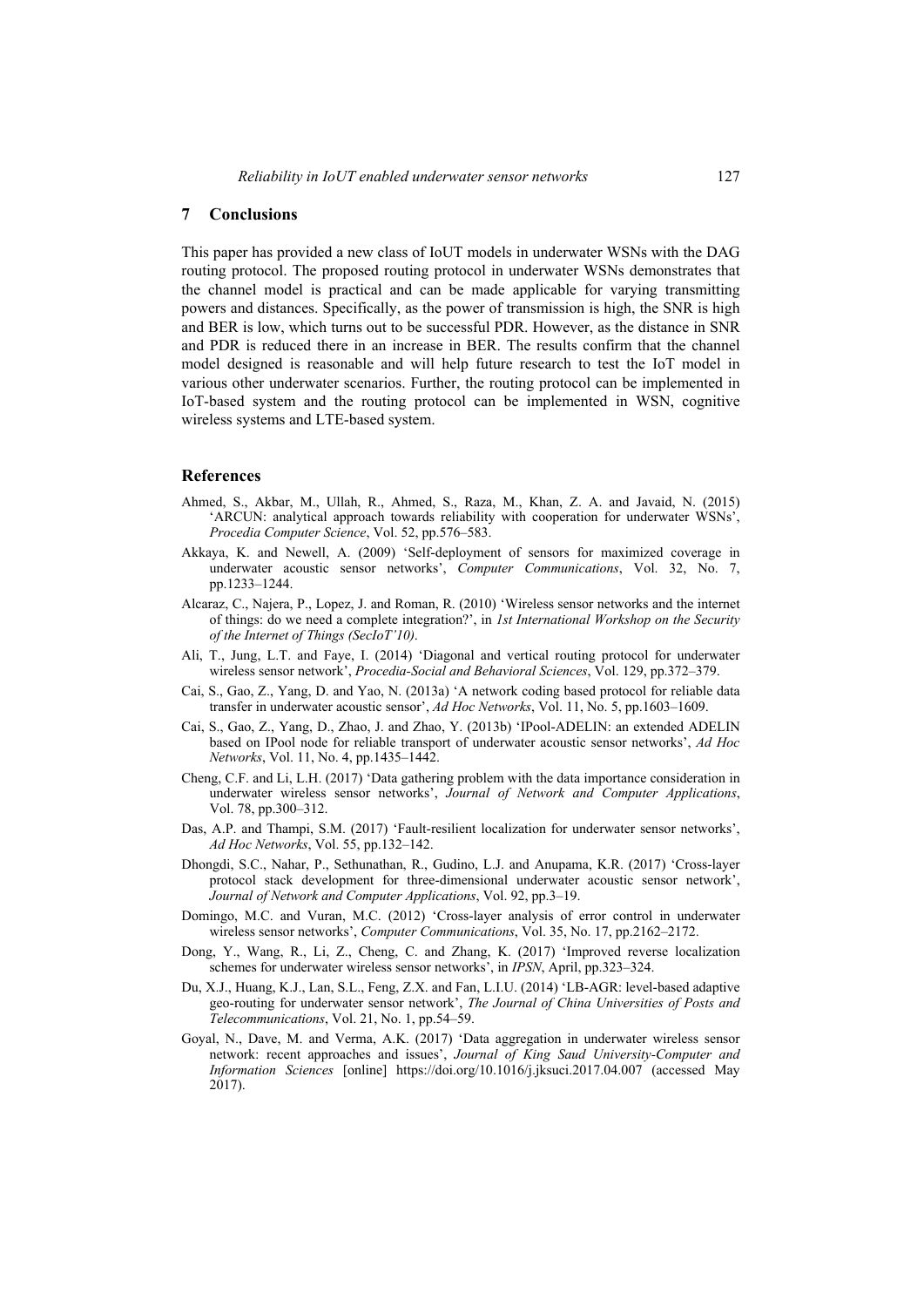- Han, Y., Zhang, J. and Sun, D. (2018) 'Error control and adjustment method for underwater wireless sensor network localization', *Applied Acoustics*, Vol. 130, pp.293–299.
- Ibrahim, S., Liu, J., Al-Bzoor, M., Cui, J.H. and Ammar, R. (2013) 'Towards efficient dynamic surface gateway deployment for underwater network', *Ad Hoc Networks*, Vol. 11, No. 8, pp.2301–2312.
- Ilyas, N., Akbar, M., Ullah, R., Khalid, M., Arif, A., Hafeez, A. and Javaid, N. (2015) 'SEDG: Scalable and efficient data gathering routing protocol for underwater WSNs', *Procedia Computer Science*, Vol. 52, pp.584–591.
- Javaid, N., Cheema, S., Akbar, M., Alrajeh, N.A., Alabed, M.S. and Guizani, N. (2017a) 'Balanced energy consumption based adaptive routing for IoT enabling underwater WSNs', *IEEE Access*, Vol. 5, No. 1, pp.10040–10051.
- Javaid, N., Hafeez, T., Wadud, Z., Alrajeh, N., Alabed, M.S. and Guizani, N. (2017b) 'Establishing a cooperation-based and void node avoiding energy-efficient underwater WSNs for a cloud', *IEEE Access*, Vol. 5, No. 1, pp.11582–11593.
- Jin, L. and Huang, D.D. (2013) 'A slotted CSMA based reinforcement learning approach for extending the lifetime of underwater acoustic wireless sensor networks', *Computer Communications*, Vol. 36, No. 9, pp.1094–1099.
- Khalfallah, Z., Fajjari, I., Aitsaadi, N., Rubin, P. and Pujolle, G. (2016) 'A novel 3D underwater WSN deployment strategy for full-coverage and connectivity in rivers', in *2016 IEEE International Conference on Communications (ICC)*, May, pp.1–7, IEEE.
- Khalfallah, Z., Fajjariz, I., Aitsaadiz, N., Langar, R. and Pujolle, G. (2015) '2D-UBDA: a novel 2-dimensional underwater WSN barrier deployment algorithm', in *IFIP Networking Conference (IFIP Networking)*, May, pp.1–8, IEEE.
- Khan, A., Javaid, N., Mahmood, H., Khan, Z.A. and Qasim, U. (2016) 'EEIRA: an energy efficient interference and route aware protocol for underwater WSNs', in *2016 10th International Conference on Complex, Intelligent and Software Intensive Systems (CISIS)*, July, pp.264–270, IEEE.
- Khan, A.H., Jafri, M.R., Javaid, N., Khan, Z.A., Qasim, U. and Imran, M. (2015) 'DSM: dynamic sink mobility equipped DBR for underwater WSNs', *Procedia Computer Science*, Vol. 52, pp.560–567.
- Kocakulak, M. and Butun, I. (2017) 'An overview of wireless sensor networks towards internet of things', in *2017 IEEE 7th Annual Computing and Communication Workshop and Conference (CCWC)*, January, pp.1–6, IEEE.
- Li, D., Li, Z., Ma, W. and Chen, H. (2010) 'Constrained surface-level gateway placement for underwater acoustic wireless sensor networks', in *International Conference on Combinatorial Optimization and Applications*, December, pp.46–57, Springer Berlin Heidelberg.
- Li, Z., Guo, Z., Hong, F. and Hong, L. (2013) 'E 2 dts: an energy efficiency distributed time synchronization algorithm for underwater acoustic mobile sensor networks', *Ad Hoc Networks*, Vol. 11, No. 4, pp.1372–1380.
- Liu, L., Wang, P. and Wang, R. (2017) 'Propagation control of data forwarding in opportunistic underwater sensor networks', *Computer Network*s, Vol. 114, pp.80–94.
- Liu, L., Zhang, N. and Liu, Y. (2015) 'Topology control models and solutions for signal irregularity in mobile underwater wireless sensor networks', *Journal of Network and Computer Applications*, Vol. 51, pp.68–90.
- Lu, C., Wang, S. and Tan, M. (2008) 'Design and realization of sensor nodes for dense underwater wireless sensor networks', *IFAC Proceedings*, Vol. 41, No. 2, pp.12819–12824.
- Mahmood, S., Nasir, H., Tariq, S., Ashraf, H., Pervaiz, M., Khan, Z.A. and Javaid, N. (2014) 'Forwarding nodes constraint based DBR (CDBR) and EEDBR (CEEDBR) in underwater WSNs', *Procedia Computer Science*, Vol. 34, pp.228–235.
- Rani, S., Ahmed, S.H., Malhotra, J. and Talwar, R. (2017) 'Energy efficient chain based routing protocol for underwater wireless sensor networks', *Journal of Network and Computer Applications*, Vol. 92, pp.42–50.